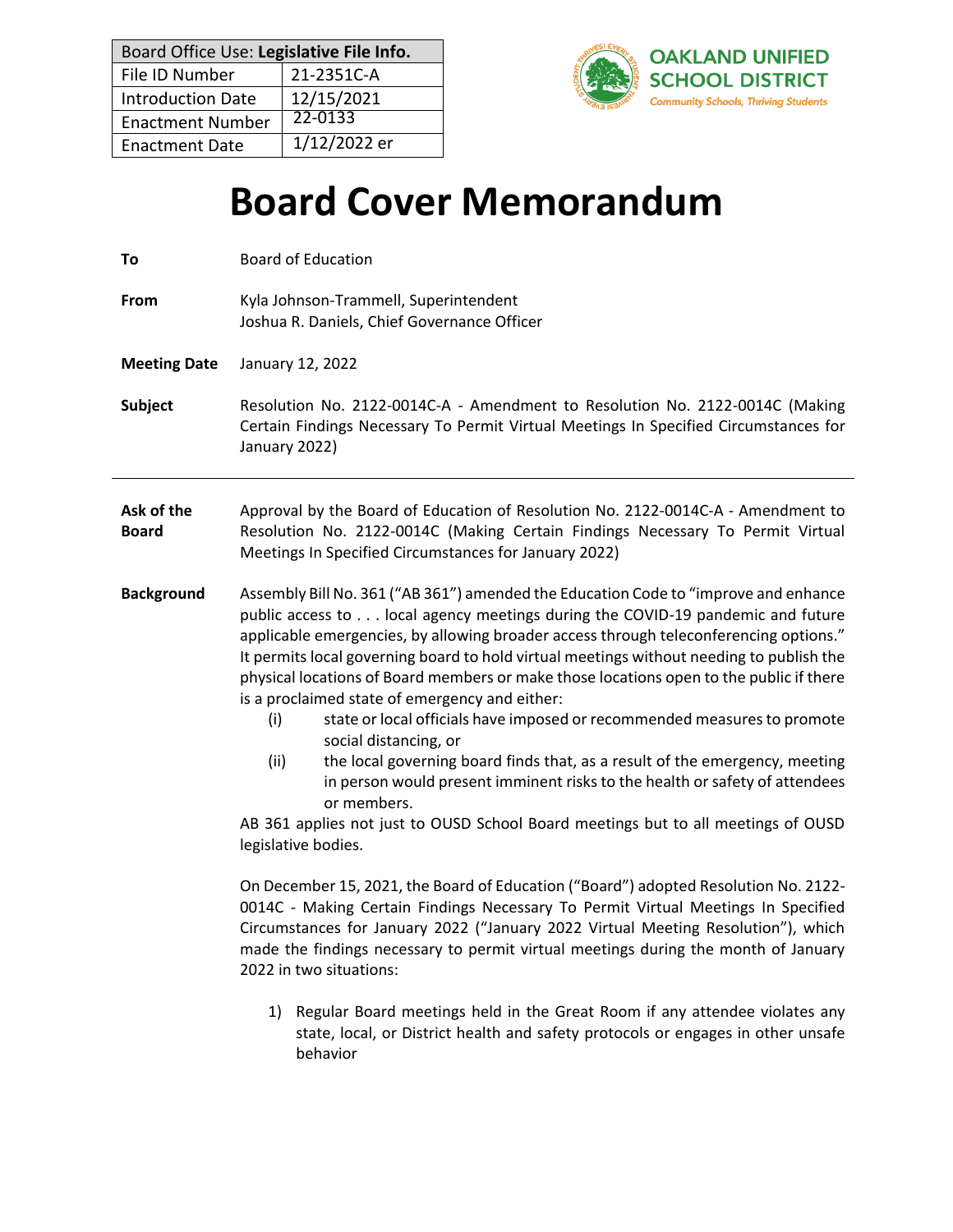- 2) Meetings of the Board (when the Great Room is unavailable), Board committees, OUSD commissions, and other OUSD legislative bodies subject to the Brown Act that normally meet in the Committee Room
- **Discussion** In light of the Omicron surge, the proposed Resolution would amend the January 2022 Virtual Meeting Resolution to make the findings necessary to also permit regular Board meetings (normally held in the Great Room) to be held entirely virtually the month of January 2022 from the very beginning. The January 12, 2022 regular Board meeting is properly being held entirely virtually in light of this item. (See Government Code section 54953(e)(1)(B).) If the proposed Resolution is not approved, however, the regular Board meeting scheduled for January 26 would need to be conducted in person.
- **Fiscal Impact** N/A
- **Attachment** Resolution No. 2122-0014C-A Amendment to Resolution No. 2122-0014C (Making Certain Findings Necessary To Permit Virtual Meetings In Specified Circumstances for January 2022)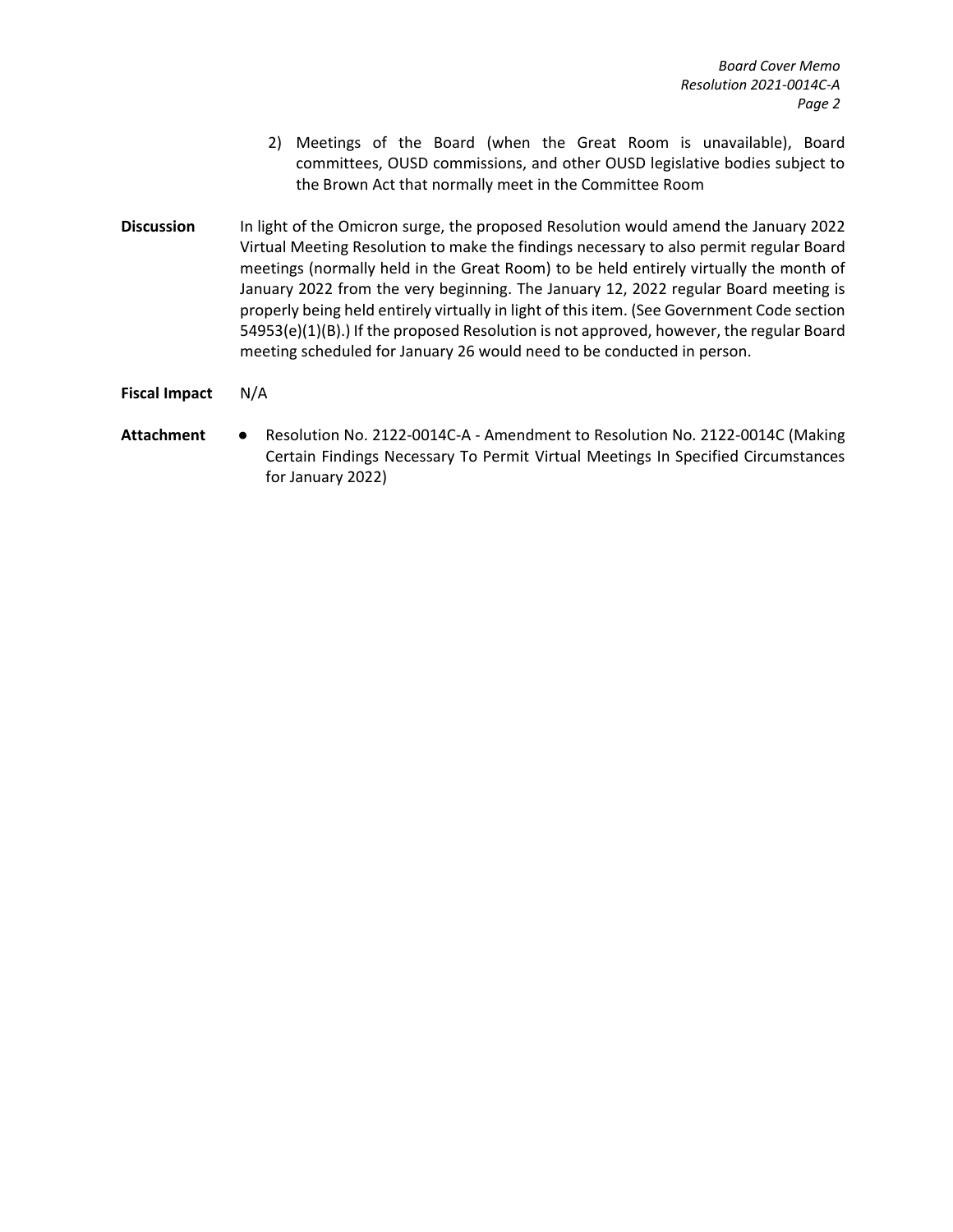### **RESOLUTION OF THE BOARD OF EDUCATION OF THE OAKLAND UNIFIED SCHOOL DISTRICT**

#### **Resolution No. 2122-0014C-A**

# **Amendment to Resolution No. 2122-0014C (Making Certain Findings Necessary To Permit Virtual Meetings In Specified Circumstances for January 2022)**

**WHEREAS,** Assembly Bill No. 361 ("AB 361") is intended to "improve and enhance public access to . . . local agency meetings during the COVID-19 pandemic and future applicable emergencies, by allowing broader access through teleconferencing options";

**WHEREAS,** AB 361 permits local legislative bodies subject to the Brown Act to hold virtual meetings without needing to publish the physical locations of Board of Education ("Board") members or make those locations open to the public if there is a proclaimed state of emergency (pursuant to Section 8625 of the California Emergency Services Act) and either: (i) state or local officials have imposed or recommended measures to promote social distancing, or (ii) there is a finding that, as a result of the emergency, meeting in person would present imminent risks to the health or safety of attendees or members;

**WHEREAS,** prior to the COVID-19 pandemic, the Board held regular and most special meetings in a large, well-ventilated room ("Great Room") at the La Escuelita/KDOL/MetWest campus, with the entrance located at or near 286 East 10th Street in Oakland;

**WHEREAS,** prior to the COVID-19 pandemic, the Board (when the Great Room was unavailable), Board committees, OUSD commissions, and most other OUSD legislative bodies subject to the Brown Act normally met in a small, poorly-ventilated room ("Committee Room") on the second floor of the La Escuelita/KDOL/MetWest campus, with the entrance located at or near 286 East 10th Street in Oakland;

**WHEREAS,** the Board adopted Resolution No. 2122-0014C - Making Certain Findings Necessary To Permit Virtual Meetings In Specified Circumstances for January 2022 ("January 2022 Virtual Meeting Resolution"), which made the findings necessary to permit virtual meetings during the month of January 2022 in two situations:

- Regular Board meetings held in the Great Room if any attendee violates any state, local, or District health and safety protocols or engages in other unsafe behavior, and
- Meetings of the Board (when the Great Room is unavailable), Board committees, OUSD commissions, and other OUSD legislative bodies subject to the Brown Act that normally meet in the Committee Room;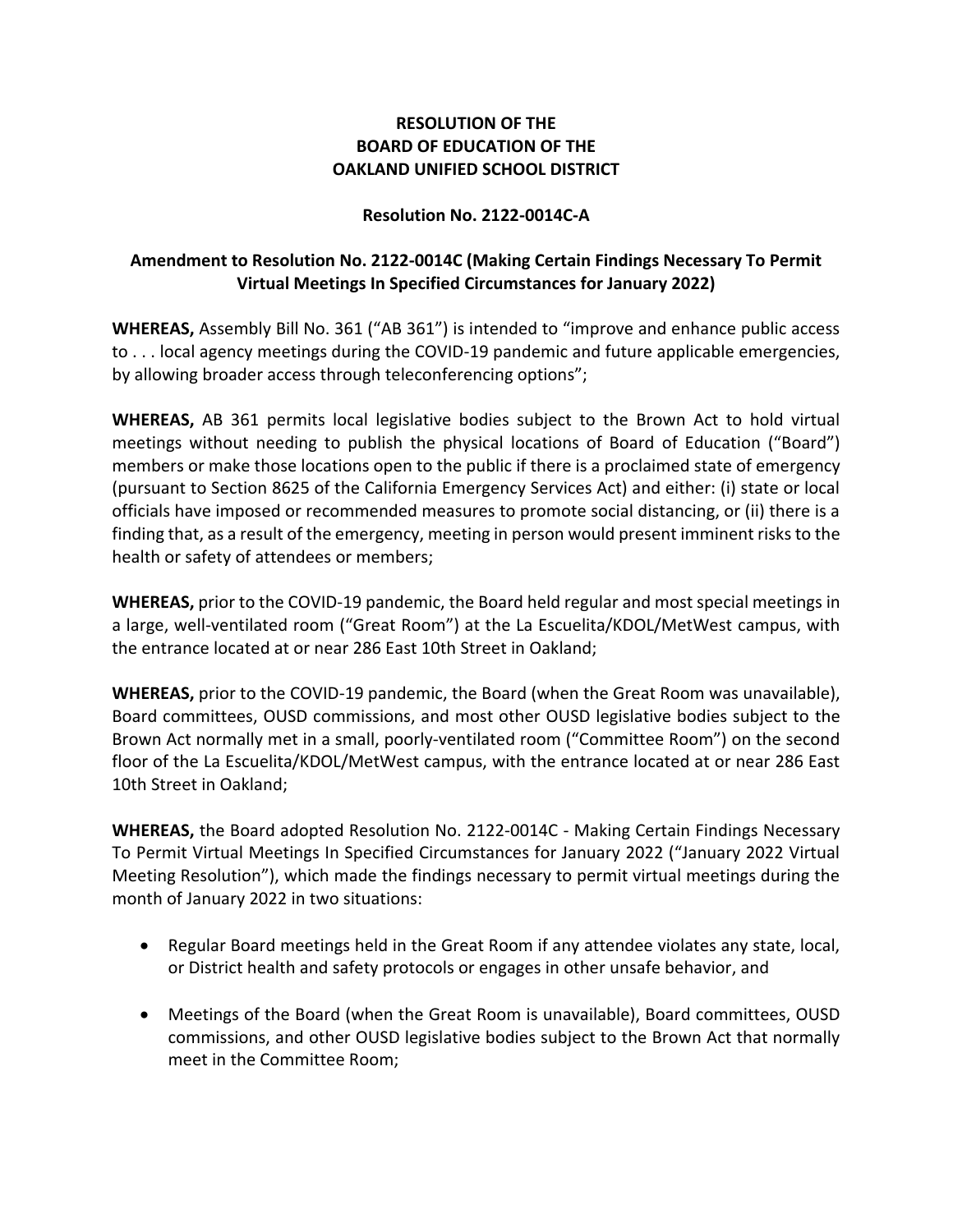**WHEREAS,** the Omicron variant is significantly more transmissible than prior variants and the case rates in Alameda and in the city of Oakland have increased dramatically;

**WHEREAS,** as a result of the Omicron surge, Governor Newsom recently issued Executive Order N-1-22, which permitted state bodies to continue to meet virtually through March 31, 2022;

**WHEREAS,** as similar extension for local legislative bodies such as school board must be done via the AB 361 process (rather than Executive Order);

**WHEREAS,** OUSD Board meetings can function just as well and just as transparently in an allvirtual setting properly;

**WHEREAS,** in December 2021, most of those who attended the regular Board meetings did so virtually.

**NOW, THEREFORE, BE IT RESOLVED**, the Board hereby makes the following findings in addition to those in the January 2022 Virtual Meeting Resolution:

Meeting in-person in the Great Room would present imminent risks to the health or safety of attendees and members.

**BE IT FURTHER RESOLVED,** the intent of these findings is to enable the Board to hold its January 12, 2022 and January 26, 2022 regular meetings virtually rather than in the Great Room;

**BE IT FURTHER RESOLVED,** this Resolution is effective for the month of January 2022.

PASSED AND ADOPTED by the Board of Education of the Oakland Unified School District this 12th , 2022, by the following vote: day of January

PREFERENTIAL AYE: None

PREFERENTIAL NOE: None

PREFERENTIAL ABSTENTION: None

PREFERENTIAL RECUSE: None

AYES: Aimee Eng, Shanthi Gonzales, Clifford Thompson, Vice President Benjamin "Sam" Davis, President Gary Yee

NOES: Mike Hutchinson

ABSTAINED: None